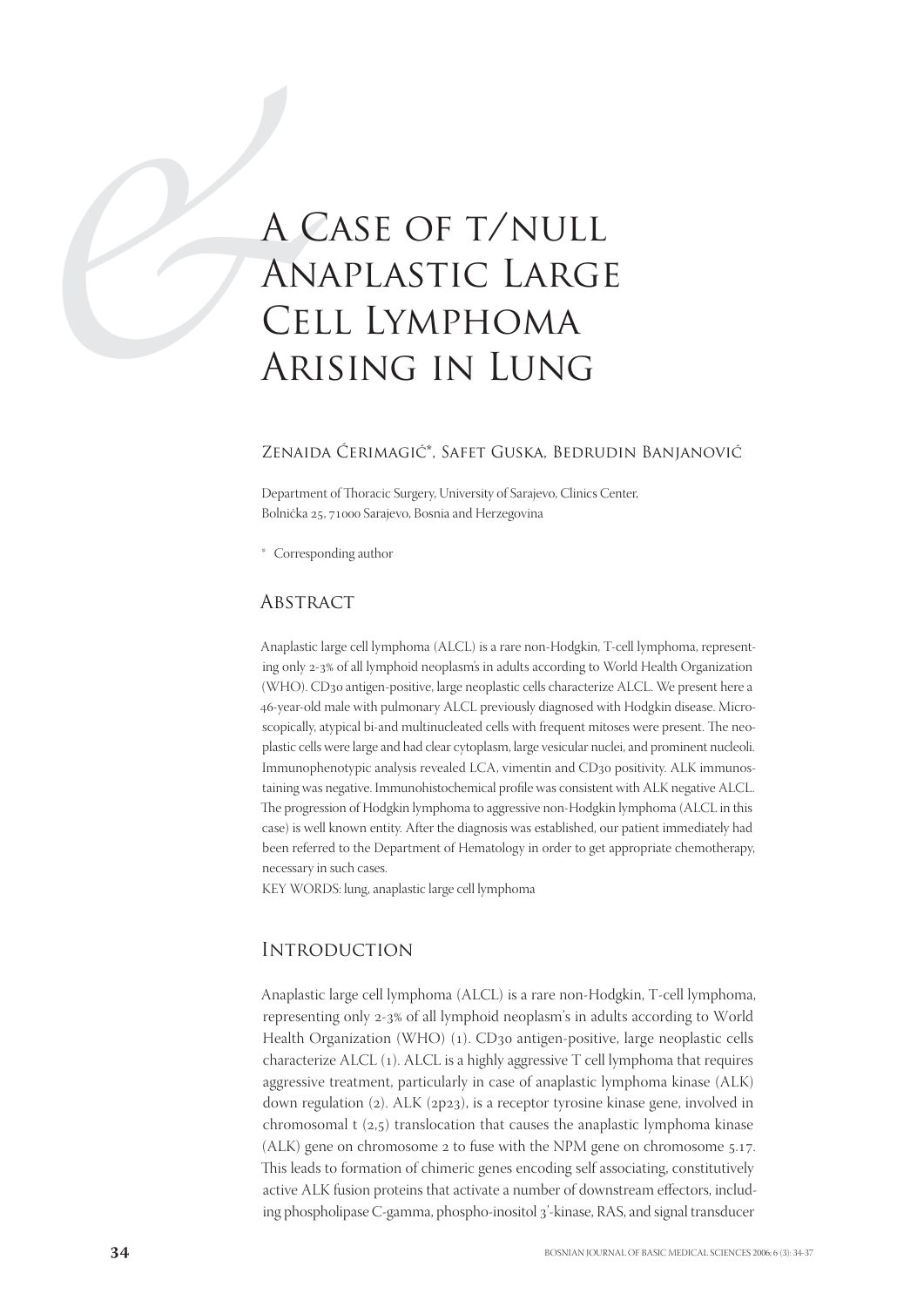and activator of transcription proteins, all of which seem potentially important in cellular transformation  $(2-4)$ . t $(2,5)$  is also the most common mutation in ALK+ ALCL  $(3)$ . Clinical presentation of ALCL is primarily based on specific genetic alterations  $(4)$ . Thus, ALK+ ALCL is a specific clinicopathological entity, distinct from ALK- systemic or ALK- cutaneous ALCL. Besides, ALK– ALCL is more prevalent among alder patients  $(4)$ . Clinical presentation frequently involves both nodal and extranodal sites, including (in decreasing order of frequency) skin, bone, soft tissue, lung, and liver  $(4)$ . The lung variant of ALCL is a rare entity that usually presents with mediastinal lymphadenopathy..

# Case Report

A 46-year-old male was admitted to the Department of Thoracic Surgery because of mediastinal lymph node enlargement and involvement of right lung. The patient has previously been diagnosed with Hodgkin lymphoma and has been treated by chemotherapy at the Department of Hematology. In past six months nodular abnormalities of the mediastinum and his right lung have been observed on chest X -ray. Computed tomography (CT) of chest (Figure  $_1$ ) and Chest X -ray (Figure  $_2$ ) showed nodular infiltrations of the lung, and multiple enlarged lymph nodes in the mediastinum. Ultrasonography of abdomen also revealed changes in patient's liver (hypoechogenic area measured 48 mm) and enlargement of retroperitoneal lymph nodes (Figure 3). The surgical procedure was performed and a nodular infiltration of the lung was removed with using atypical resection of the lung. On gross pathologic examination lung tissue was like bacon, inflexible with node measuring  $12x10$ mm. Microscopically, atypical bi-and multinucleated cells with frequent mitoses were present. The neoplastic





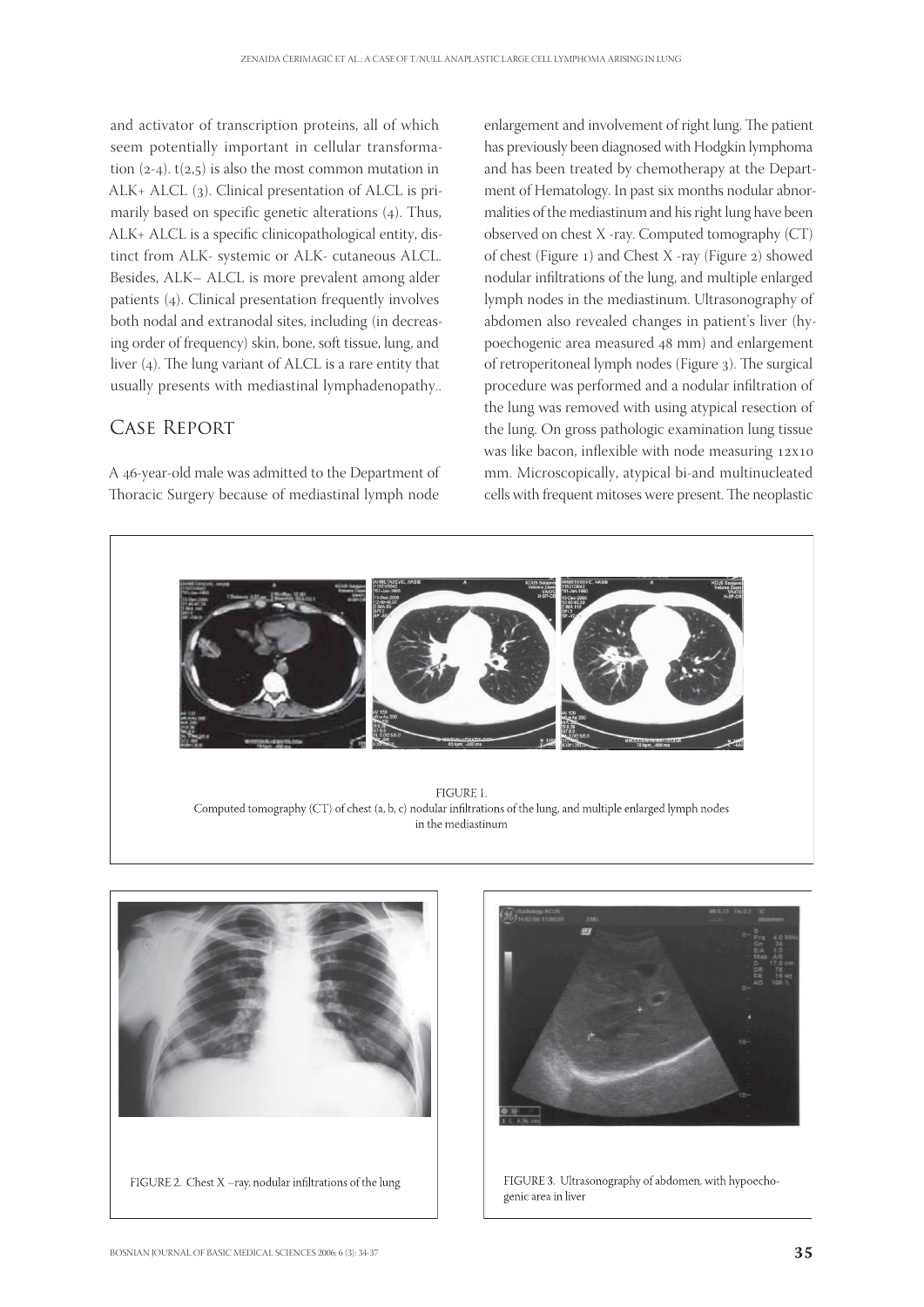

sive large cells generally with one nucleus, slightly lobated in some cells, that possessed basophilic nucleoli and eosinophilic cytoplasm (HE x200)



FIGURE 4. c) Only rare cells are positives on EMA

cells were large and had clear cytoplasm, large vesicular nuclei, and prominent nucleoli. Immunophenotypic analysis revealed LCA, vimentin and CD30 positivity. ALK immunostaining was negative. Immunohistochemical profile was consistent with ALK negative ALCL. Below is immunophenotypic analysis. The neoplasm consisted of noncohesive large cells generally with one nucleus, slightly lobated in some cells, that possessed basophilic nucleoli and eosinophilic cytoplasm (HE x200) (Figure 4. a). The tumor was positive for  $CD_{30}$  (Figure 4. b). Only rare cells are positives on EMA (Figure 4. c). ALK immunostaining was negative (x 200) (Figure 4. d)

# Discussion

This interesting case reports on ALCL with primarily pulmonary and mediastinal involvement. This is usually not case since the most common sites of ALCL include skin, bone, soft tissue, lung, and liver (in decreasing

# FIGURE 4. b) The tumor was positive for CD30

FIGURE 4. d) ALK immunostaining was negative (x 200)

order)  $(4)$ . The patient has previously been diagnosed with Hodgkin lymphoma. The progression from Hodgkin lymphoma to aggressive non-Hodgkin lymphoma (ALCL in this case) is well known complication of that malignancy  $(1)$ . The expression of ALK is of high importance, both diagnostically and prognostically. The presence of ALK predicts a good therapeutic response and longer overall survival  $(4, 5, 6)$ . ALK+ ALCL correlate more positively with higher mitotic activity, higher growth index, fraction of cells expressing cyclin A or B or the cell cycle-regulatory protein  $p_3$ 4 (cdc2) than ALK- do  $(7)$ . This might significantly contribute to better therapeutic response. Our case was ALK negative. This is consistent with other studies according to whom ALK positivity inversely correlated with patient's age  $(4, 8)$ . The patient did not have B-symptoms. However, the studies have not confirmed correlation between B symptoms and ALK expression  $(4)$ .

# Conclusion

The progression of Hodgkin lymphoma to aggressive non-Hodgkin lymphoma (ALCL in this case) is well known entity. However, pulmonary variant of ALCL is very rare but is important entity because of its aggressive biological and clinical behavior (especially ALK- ALCL) and it requires a caution in both clinicians and pathologists. Unusual clinical presentation of ALCL is particular problem and significantly can delay the diagnosis. This can have the major implications on patient's outcome. After the diagnosis was established, our patient immediately had been referred to the Department of Hematology in order to get an appropriate chemotherapy, necessary in such cases (4).